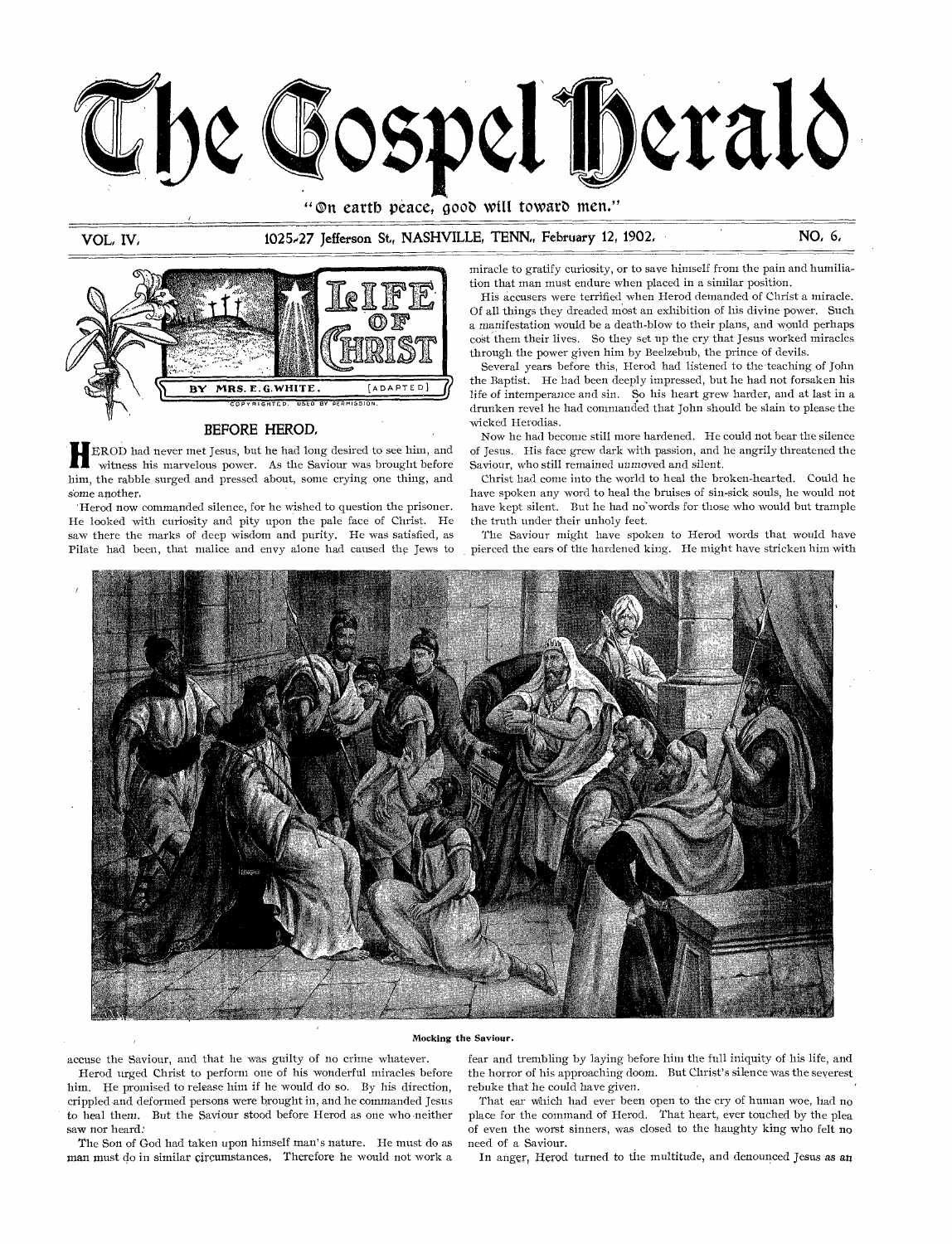imposter. But the accusers of the Saviour knew that he was no imposter. They had seen too many of his mighty works to believe this charge.

Then the king began to shamefully abuse and ridicule the Son of God. "And Herod with his men of war set him at naught, and mocked him, and arrayed him in a gorgeous robe." Luke 23:11.

As the wicked king saw Jesus accepting all this indignity in silence, he was moved with a sudden fear that this was no common man before him. ' He was perplexed with the thought that this prisoner might be a heavenly being come down to the earth.

Herod dared not ratify the condemnation of Jesus. He wished to relieve himself of the terrible responsibility, and so sent the Saviour back to Pilate.

#### JESUS CONDEMNED BY PILATE,

When the Jews returned from Herod, bringing the Saviour again to Pilate, he was very much displeased, and asked what they would have him do. He reminded them that he had examined Jesus, and had found no fault in him. He told them that they had brought complaints against him, but that they had not been able to prove a single charge.

And, furthermore, they had taken him to Herod, who was a Jew, like themselves, and he had found in him nothing worthy of death. But to pacify the accusers, he said:—

"I will therefore chastise him, and release him." Luke 23:16.

Here Pilate showed his weakness. He had acknowledged that Christ was innocent; then why should he punish him ? It was a compromise with wrong.. The Jews never forgot this through all the trial. They had intimidated the Roman governor, and now pressed their advantage until they secured the condemnation of Jesus.

The multitude clamored more loudly for the life of the prisoner.

While Pilate was hesitating as to what he should do, there was brought to him a letter from his wife, which read:—

" Have thou nothing to do with that just man; for I have suffered many things this day in a dream because of him." Matt. 27:19.

Pilate turned pale at this message ; but the mob became more urgent as they saw his indecision.

Pilate saw that something must be done. It was customary at the feast of the passover to set at liberty one prisoner, whom the people might choose. The Roman soldiers had recently captured a notable robber, named Barabbas. He was a de-

graded ruffian and a murderer. So Pilate turned to the crowd, and said with great earnestness:—

" Whom will ye that I release unto you? Barabbas, or Jesus which is called Christ?" Matt. 27:17.

They replied, "Away with this man, and release unto us Barabbas." Luke 23:18.

Pilate was dumb with surprise and disappointment. By yielding his own judgment and appealing to the people, he had lost his dignity and

the control of the crowd. After that, he was only the tool of the mob. They swayed him at their will. He then asked:

"What shall I do then with Jesus which is called Christ?"



" Why, what evil hath he done?"

And again was set up the awful cry, "Crucify him, crucify him!"

Pilate made one last effort to touch their sympathies. Jesus, faint with weariness and covered with wounds, was taken and scourged in the sight of his accusers. "And the soldiers platted a crown of thorns, and put it



"And the soldiers platted a crown of thorns, and put it on his head."

on his head, and they put on him a purple robe, and said, Hail, King of the Jews! and they smote him with their hands." John 19:2, 3.

They spit upon him, and some wicked hand snatched the reed that had been placed in his hand, and struck the crown upon his brow, forcing the thorns into his temples, and sending the blood trickling down his face and beard.

Satan led the cruel soldiery in their abuse of the Saviour. It was his purpose to provoke him to retaliation, if possible, or to drive him to perform a miracle to release himself, and thus break up the plan of salvation. One stain upon his human life, one failure of his humanity to bear the terrible test, and the Lamb of God would have been an imperfect offering, and the redemption of man a failure.

But he who. could command the heavenly host, and in an instant call to his aid legions of holy angels, one of whom could have immediately overpowered that cruel mob,— he who could have stricken down his tormentors by the flashing forth of his divine majesty,— submitted with dignified composure to the coarsest insult and outrage.

As the acts of his torturers degraded them below humanity, into the likeness of Satan, so did the meekness and patience of Jesus exalt him above humanity, and prove his kinship to God.

Pilate was deeply moved by the uncomplaining patience of the Saviour. He sent for Barabbas to be brought into the court; then he presented the two prisoners side by side. Pointing to the Saviour, he said in a voice of solemn entreaty, "Behold the man." "I bring him forth to you, that ye may know that I find no fault in him." John 19:5, 4.

There stood the Son of God, wearing the robe of mockery and the crown of thorns. Stripped to the waist, his back showed the long, cruel stripes from which the blood flowed freely. His. face was stained with blood, and bore the marks of exhaustion and pain; but never had it appeared more beautiful. Every feature expressed gentleness and



"I am. innocent of the blood of this just person."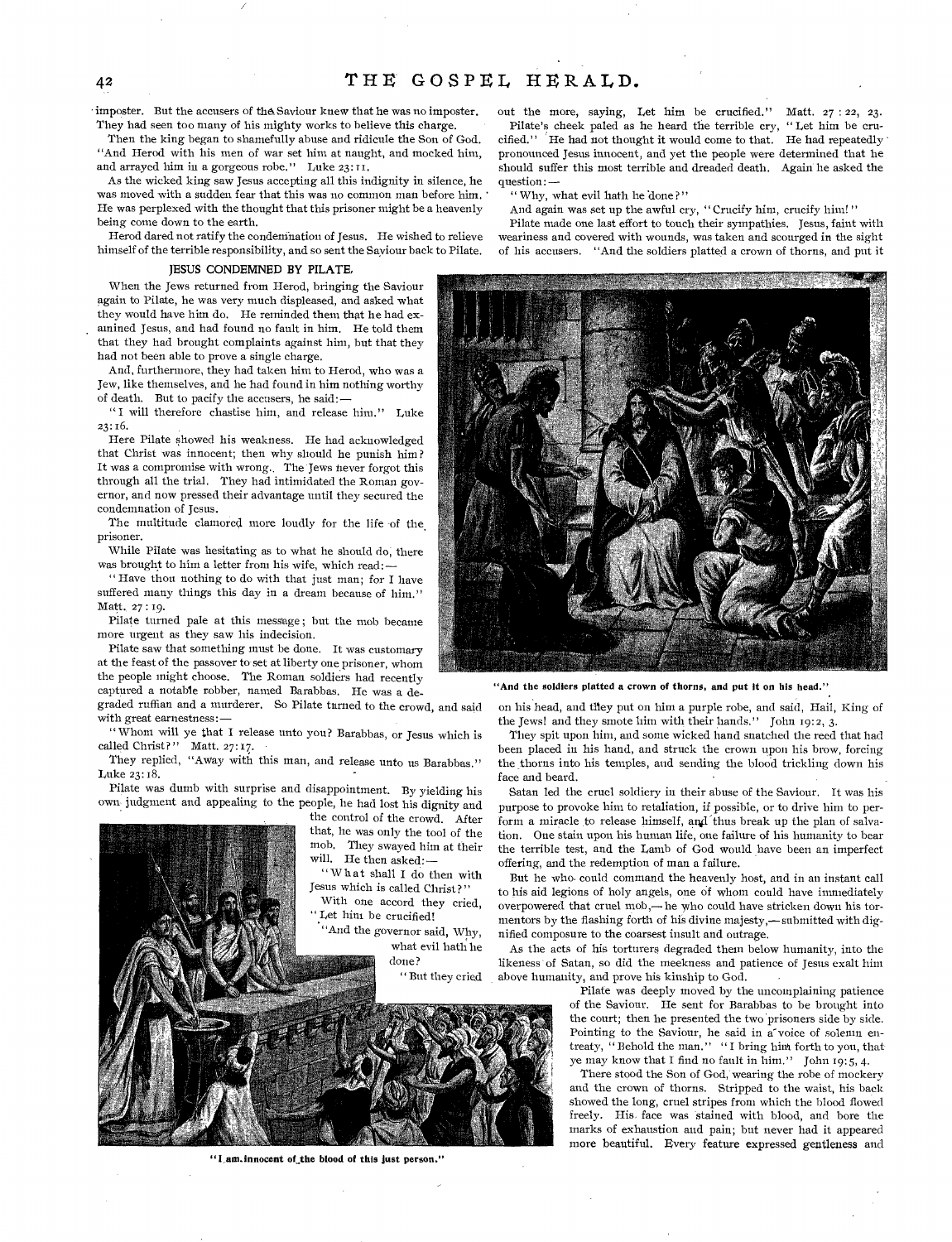resignation, and the tenderest pity for his cruel foes.

In striking contrast was the prisoner at his side. Every line of the countenance of Barabbas showed him to be the hardened ruffian that he was.

Among the beholders there were some who sympathized with Jesus. Even the priests and rulers were convicted that he was what he claimed to be. But they would not yield. They had moved the mob to a mad fury, and again priests, rulers, and people raised the cry:--

" Crucify him, crucify him! "

At last, losing all patience with their unreasonable, vengeful cruelty, Pilate said to them:— "Take ye him, and crucify him; for I find no

fault in him." John 19:5, 6. Pilate tried hard to release the Saviour; but the Jews cried out:—

" If thou let this man go, thou art not Cæsar's friend; whosoever maketh himself a king, speaketh against Cæsar." John 19:12.

This was touching Pilate in a weak place. He was already under suspicion by the Roman government, and he knew that a report of this kind would be his ruin.

" When Pilate saw that he could prevail nothing, but that rather a tumult was made, he took water and washed his hands before the multitude, saying:—

" I am innocent of the blood of this just person; see ye to it." Matt.  $27:24$ .

In vain Pilate tried to free himself from the guilt of condemning Jesus. Had be acted promptly and firmly at the first, carrying out his convictions of right, his will would not have been overborne by the mob; they would not have presumed to dictate to him.

His wavering and indecision proved his ruin. He saw that he could not release Jesus and yet retain his own position and honor.

Rather than lose his worldly power, he chose to sacrifice an innocent life. Yielding to the demands of the mob, he again scourged Jesus, and delivered him to be crucified.

But in spite of his precautions, the very thing he dreaded, afterward came upon him. His honors were stripped from him, he was cast down from his high office, and stung by remorse and wounded pride, not long after the crucifixion he ended his own life.

So all who compromise with sin will gain only sorrow and ruin. "There is a way which seemeth right unto a man, but the end thereof are the ways of death."

When Pilate declared himself innocent of the blood of Christ, Caiaphas answered defiantly, " His blood be on us, and on our children." Matt. 27:25.

And the awful words were echoed by the priests, and re-echoed by the people.

It was a terrible sentence to pass upon themselves. It was an awful heritage to hand down to their posterity.

Literally was this fulfilled upon themselves in the fearful scenes of the destruction of Jerusalem, about forty years later.

Literally has it been fulfilled in the scattered, despised, and oppressed condition of their descendants since that day.

Doubly literal will be the fulfillment when the final accounting shall come. The scene will then be changed, and "this same Jesus" will come, " in flaming fire taking vengeance on

them that know not God." Acts 1:11; 2 Thess.  $1:8.$ 

Then they will pray to the rocks and mountains :—

" Pall on us, and hide us from the face of him that sitteth on the throne, and from the wrath of the Lamb; for the great day of his wrath is come." Rev. 6:16, 17.

# $\mathfrak{P}$   $\mathfrak{P}$   $\mathfrak{P}$   $\mathfrak{P}$

### SNOW WHITE,

" WHITER than snow," The very thought That we could be made so clean ! That all the sins of our misspent life, And all the ills and ugly strife, Made white ! What can it mean?

"Whiter than snow." How can it be That such a silent, noiseless fall Can cover the rubbish of days gone by? Piled up in corners, deep and high ; Can the snowflakes cover them all?

Like the silent fall of the feathery flakes God's Spirit enters the heart, and makes The foulness therein white.

You know it says in the blessed Word,

Where Christ is there is light.

If you fill your heart with his holy light And keep him there, by day and by night, No snow can be whiter, no life more fair, No evil can enter ; the Lord is there. *—Mrs. J. Alexander Vinton.* 

 $\mathbf{v}$ ي Ŵ

## RECEIVING CONDITIONAL UPON

EXPECTING,<br>
So much believing, so much getting. This<br>
is one of the principles stated in Christ's is one of the principles stated in Christ's teaching when he said, " According to your faith be it unto you." Expectation is the door through which blessings enter, and no entering blessing can be larger than the door it has to go through. Things come to us, as a rule, about as fast as we get into such a condition as to be looking for them. We receive what we pray for when we are so expectant of it as not to be surprised by its arrival. It was when the forsaken father was out at the gate looking for his son that the poor prodigal came in sight and reached home. It looks a good deal as though the father were expecting him, and if he had not been expecting him it is safe to suppose that the boy would not have come.

After his resurrection the Lord revealed himself to the two disciples on their way to Emmaus, and it is noteworthy that at the very moment that he joined them they were talking, about him, and not only that, but, as appears farther on in the narrative, their minds were already toiling with the possibility of his rising from the dead. Joseph was not upset by the great responsibilities and dignities that came upon him as prime minister of Pharaoh. It was a great change for him to be transferred from the sheepfold to the premiership of a great kingdom; but Joseph was expecting something of that kind. He had a presentiment that something of the sort was going to occur. We are told that as long ago as when he was a boy he used to dream about those things. Events meet us if we are on the road where events are traveling.

Moses is another instance of the same thing. God did indeed visit him at the burning bush, and called him with a vocation from which we have no disposition to rule out the supernatural and divine, elements; but it will not do to forget that the voice of God at Horeb was the consummation of his call, not the initiation of it, and that it was away back in his younger years, as long as when he slew the Egyptian, that a feeling of destiny was beginning to grow within him, so that while it is true that Moses delivered his people because God called him at the bush, it is equally true that God called him at the bush because he was going to deliver his people, and the superb opportunity opened out invitingly before an eye that was already alive to the prospect.

The particular difficulty with poor Thomas was not that he was averse to recognizing his risen Lord, or that he was obstinate or captious, but that he stopped where his reasons and premises stopped. He had no genius for the interpretation of intimations. He had no door that swung outward to where suggestions drift in from everything outside. What he definitely expected constituted the hard and fast banks between which flowed the entire volume of his life and experience without ever overflowing and wetting the greening fields of possibility that were adjacent.

It is that also that affords the reason why Mary did not recognize her risen Lord when he appeared to her in the garden. She was not looking for him, Her settled conviction that he was irrecoverably dead and buried palsied the power she might otherwise have had to interpret and know again the lineaments of his living face. It was reasonable for her not to recognize him. It was logical for her to suppose that he was only the gardener. Pure logic would not have suggested anything else. We do not mean by that that faith is illogical, but faith keeps its vision out over that unexplored territory upon which no logical turnpike has yet been successfully engineered.

Faith 'does not break with facts, but is a refined sense, that people generally have more or less of, that there are some facts still that have not yet been reported. Faith is not so much a definite perception as it is an irresistible suspicion that there is a great deal yet that we have not learned to perceive. It leaves the curtain up because it is almost certain that there is considerable that is liable to slip in through the window pane. It leaves the door open because although it may not have traveled extensively in the world, there is a presentiment of considerable uninventoried stock in the world, some of which may be consigned to us and may be delivered at our house if means of ingress are not kept too closely, shut and barred.—C. *H. Parkhurst.* 

#### **R** *41* Nil THE STILL HOUR,

MANY a Christian is going astray, and many another is far gone astray already, because in the constant pressure of business and the constant round of social duties, which keep them altogether occupied day after day and week after week, the heavenly Father has simply had no chance to press upon the soul's attention the things it most needed to know. He has had no chance because none was given him. There ought to be for every one his " still hour," which, recurring every now and again, divides life's journey into stages, when one, shutting himself up with God and away from the world, can say: " Now, Father, here I am. This quiet hour I have set apart for thee alone. Speak to me what thou wilt, for thy servant heareth. Search me and teach me, that I may know thy *way. "—Baptist Outlook.*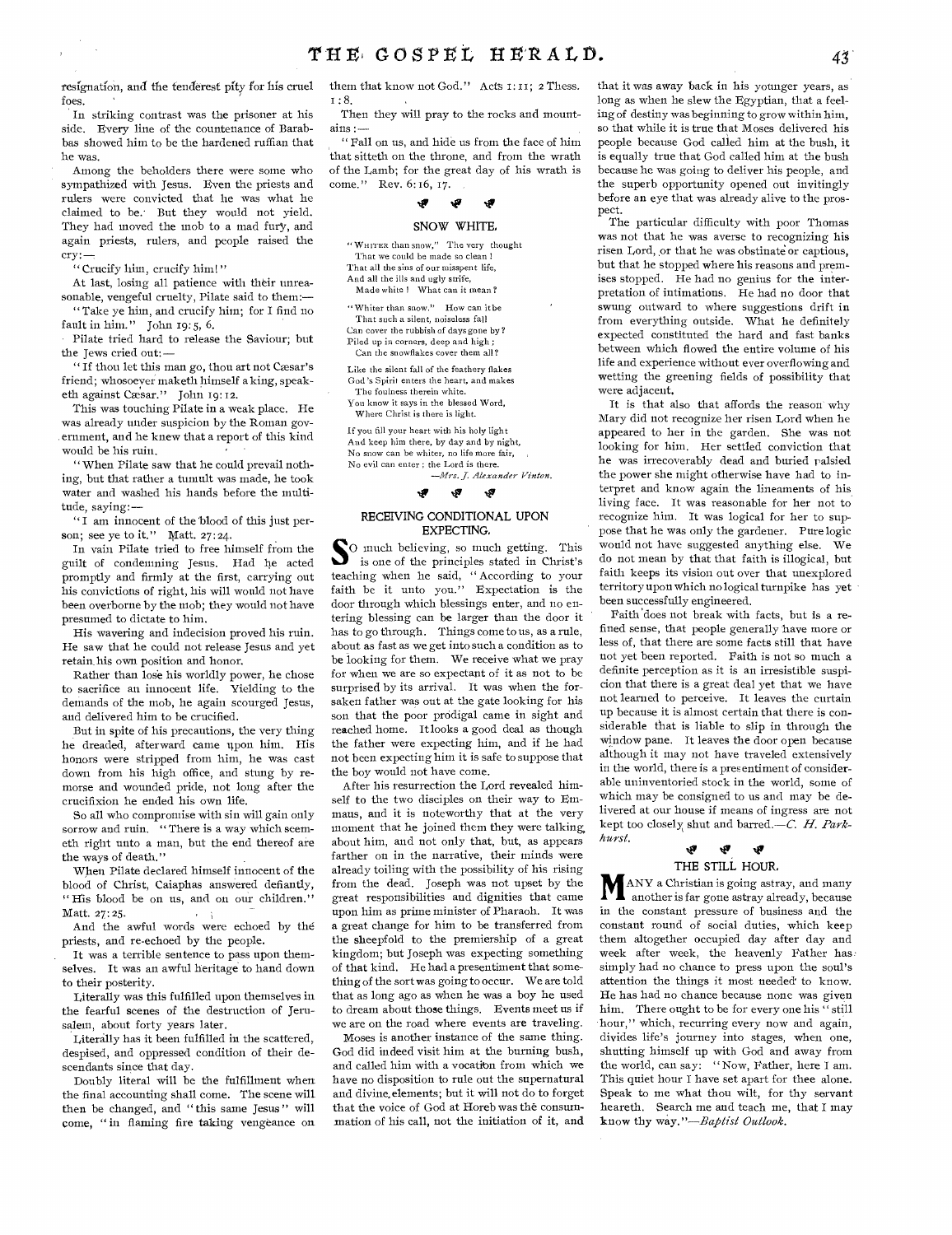

SOUTHERN PUBLISHING ASSOCIATION. **NASHVILLE, TENN., FEB. 12, 1902.** 

#### A REMARKABLE PEOPLE,

**H** ISTORY affords no parallel to the rise and progress of the children of Israel from the progress of the children of Israel from the time of Joseph to the days of Samuel's sons.

During a portion of this time they were slaves, and during the entire period they were without that human leadership considered so essential at that time to national greatness. " There was no king in Israel," but God was their leader. His promise to them before the quaking mount was : —

" Ye have seen what I did unto the Egyptians, and how I bare you on eagles' wings, and brought you unto myself. Now therefore, if ye will obey my voice indeed, and keep my covenant, then ye shall be a peculiar treasure unto me above all people ; for all the earth is mine. And ye shall be unto me a kingdom of priests, and an holy nation." Ex. 19 :4-6.

This promise was more than fulfilled to Israel, for though the people never kept their part of the agreement, the Lord wrought most marvelously for them. When sent for in haste by Balak, king of Moab, to curse Israel, Balaam, the mercenary prophet, while desirous of securing the reward offered by Balak, said in the presence of all the royal princes : —

" Balak the king of Moab hath brought me from Aram, out of the mountains of the east, saying, Come, curse me Jacob, and come, defy Israel. How shall I curse, whom God hath not cursed? or how shall I defy, whom the Lord hath not defied? For from the top of the rocks I see him, and from the hills I behold him ; lo, the people shall dwell alone, and shall not be reckoned among the nations. Who can count the dust of Jacob, and the number of the fourth part of Israel? Let me die the death of the righteous, and let my last end be like his !" Num. 23 :7-to.

This was not what Balak wanted, and he took the prophet to another place, that from a different standpoint he might view the camp of Israel, and might, peradventure, curse God's chosen people instead of blessing them. But again was the king of Moab disappointed ; for Balaam took up his parable and said :-

" God is not a man, that he should lie; neither the Son of man, that he should repent ; hath he said, and shall he not do it ? or hath he spoken, and shall he not make it good ? Behold, I have received commandment to bless ; and he hath blessed ; and I cannot reverse it. He hath not beheld iniquity in Jacob, neither hath he seen perverseness in Israel ; the Lord his God is with him, and the shout of a king is among them. God brought them out of Egypt ; he hath as it were the strength of an unicorn. Surely there is no enchantment against Jacob, neither is there any divination against Israel ; according to this time it shall be said of Jacob and of Israel, What hath God wrought!" Verses 19-23.

And again, looking upon the camp of Israel from still another view-point, and still speaking under the inspiration of God, Balaam said

" How goodly are thy tents, 0 Jacob, and thy

tabernacles, 0 Israel ! As the valleys are they spread forth, as gardens by the river's side, as the trees of lign aloes which the Lord bath planted, and as cedar trees beside the waters." Num. 24:5, 6.

All this was spoken and was true of God's chosen people when "there was no king in Israel," but " the shout of a king" was " among them," " the Lord of hosts is his name."

Not that the nation was perfect, nor that its history• was an unbroken record of prosperity. The children of Israel were only human. 'In their veins flowed the blood of Reuben, of Simeon, and of Levi, as well as that of Judah, of Joseph, and of Benjamin. Moreover, Israel was at this time less than one generation removed from Egyptian bondage, with all its degrading influences and memories. But under divine leadership'a race of slaves had become a self-governing people.

Again, Israel should be judged not from the standpoint of the present, but in contrast with other people at that time. Viewed in this light, Israel is seen to be inestimably superior to all other peoples of that age. Nor was this because better blood flowed in their veins. It was because they had better laws and better government.

" Behold," said Moses, " I have taught you statutes and judgments even as the Lord my God commanded me, that ye should do so in the land whither ye go to possess it. Keep therefore and do them ; for this is your wisdom and your understanding in the sight of the nations, which shall hear all these statutes, and say, Surely this great nation is a wise and understanding people. For what nation is there so great, who bath God so nigh unto them, as the Lord our God is in all things that we call upon him for? And what nation is there so great, that hath statutes and judgments so righteous as all this law, which I set before you this day?" Deut. 4 :5-8.

God's word is a living word. Where it truly dwells, there God is. There was no visible king in Israel, no mortal man who assumed the right to rule over his fellows ; but " the shout of a king [was] among them ; " for " the Angel of his presence saved them " in Canaan even as he did at the Red Sea and in the wilderness. Though many times they sinned against him, his judgments did not destroy, but only corrected them ; and when they turned again, he forgave their iniquity, and delivered them from their enemies. " In his love and in his pity he redeemed them." "He regarded their affliction, when he heard their cry ; and he remembered for them his covenant, and repented according to the multitude of his mercies." Isa. 63 : 9 ; Ps. fo6 : 44, 45.

It was because Israel was his peculiar treasure that God was unwilling that his people should pattern after the tribes of Canaan. It was for this reason that Israel was not to be " reckoned among the nations" in the sense of being a part of the world's political system, not in the sense of not being great and powerful.

Though so far as the world could see, " there was -no king in Israel," none whom the world called a king, every true-hearted Israelite felt the invisible presence of their divine Leader, and " the shout of a King [was] among them;' for God himself was their king ; for he dwelleth not only " in the high and holy place," but " with him also that is of a contrite and humble

pirit, 'to revive the spirit of the humble, and t revive the heart of the contrite ones." Isa. 57 : 15. " Happy is that people that is in such a case ; yea, happy is that people whose God is the Lord."

#### **A** ي SOME FAMILY HISTORY,

**41/** 

**THE** sixteenth chapter of Genesis gives us a new insight into life in the East in the new insight into life in the East in the days of Abraham. The first part of that chapter shows us how large a place the promise to Abraham and to his seed occupied in the thought, not only of the patriarch, but of his wife also. Sarai was so anxious that her husband might have a son that she felt willing that the promise might be fulfilled through another than herself.

Then follows her remorse, jealousy, and her persecution of Hagar. How very much human nature is alike everywhere !

Here we learn of the origin of the Arabians ; for Ishmael is universally recognized as the father, the chief elerhent, of the Arab nation.

In the first part of the seventeenth of Genesis we are told of the change of Abram's. name. He was now called Abraham, which means, "father of a great multitude." God's promise of the inheritance was also renewed to him, and the right of circumcision was given as the seal of the covenant which God made with him.

The promise was to Abraham and to his seed. That seed, as we learn from Gal. 3: 16, was Christ. He was to be of Abraham's seed literally according to the flesh ; and until this promise should be fulfilled, Abraham's descendants were to be preserved a separate and distinct people.

The rite of circumcision, or cutting off, signified not 'only physical separation, but was a sign also of the separation due to difference in character.

It will be observed that this chapter records also the change of Sarai's name to Sarah. The meaning of Sarai is probably " contentious." Sarah means "princess." The name had reference to the promise : " She shall be a mother of nations ; kings of people shall be of her." The reader will observe that nearly all Bible names have a meaning, and this fact should be borne in mind in studying the Scriptures, as these names are often highly significant.

## iv te tly THE LIVING LAW,

**O**NLY those who love the divine law can keep<br>it; and only those can love it who love its it ; and only those can love it who love its Author; and only those can love its Author who know him. But " no man knoweth the Father save the Son, and he to whomsoever the Son will reveal him." Therefore, that men might know God, and knowing him might love him, and loving him might love and keep his law, " God sent forth his Son, made of a woman, made under the law, . . . that we might receive the adoption of sons."

Christ does not take the place of the law once spoken amid the thunders of Sinai. He is that law, the living Word made flesh; for it is written: "The Word was made flesh, and dwelt among us." John 1: 14.

"And in His life the law appears,

Drawn out in living characters."

Ŵ w گیہ

"THE law of the Lord is perfect."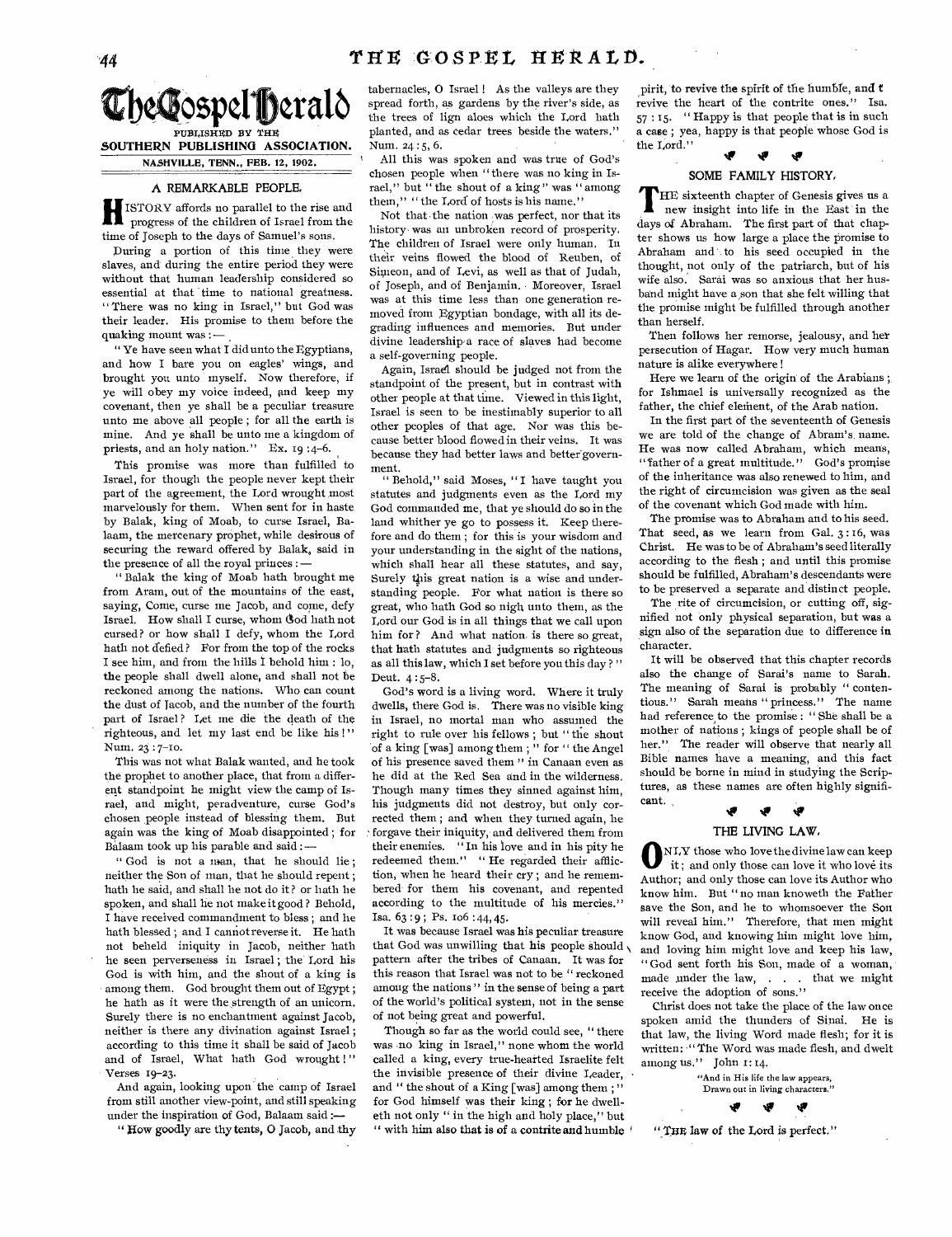

### THE ARREST OF STEPHEN.

**International S. S. Lesson for February 23. GOLDEN TEXT: " Fear not them which kill the body, but are not able to kill the soul." Matt. 10 : 28.** 

**SCRIPTURE LESSON : Acts 6 : x-x5.** 

**7 And the word of God increased ; and the number of the disciples multiplied in Jerusalem greatly ; and a great company of the priests were obedient** to **the faith.** 

**8 And Stephen, full of faith and power, did great wonders and miracles among the people.** 

**9 Then there arose certain of the synagogue, which** is **called the synagogue of the Libertines, and Cyrenians, and Alexandrians, and of them of Cilicia and of Asia, disputing with Stephen.** 

**so And they were not able** to resist **the wisdom and the spirit by which hespake.** 

**xx Then they suborned men, which said, We have heard**  him speak blasphemous words against Moses, and against **God.** 

**12** And they stirred **up the people, and the elders, and the scribes, and came upon him, and caught him, and brought him to the council,** 

**x3 And set up false witnesses, which said, This** man **ceaseth not to speak blasphemous words** against **this** holy **place, and**  the law :

**x4 For we have heard him say, that this** Jesus of **Nazareth**  shall **destroy this place, and shall change the customs which**  Moses delivered us.

**15 And all** that **sat** in the **council, looking steadfastly on**  him, **saw his face as** it had **been the face of an angel.** 

**THE** increase of the word of God, or the progress of the gospel, always stirs up opposition in the ranks of Satan. A church **HE increase of the word of God, or the progress of the gospel, always stirs up that is doing little or nothing is in no danger of being persecuted. The disciples were aggressive, so much so that " a great company of the priests were obedient to the faith."** 

**The conversion of a number of the priests stirred up the hatred of certain of the Jews. It seems that they sought opportunity to dispute with Stephen. Being unable to resist the power with which he spoke, they bribed false witnesses against him.** 

**It will be observed that while they testified that he had spoken " blasphemous words against this holy place [the temple], and against the law," the so-called blasphemy consisted only in saying that Jesus would " destroy this place " and " change the customs."** 

**This charge, in so far as'it relates to destroying "this place" (probably the temple), is strongly suggestive of the misconstruction placed upon the words of the Saviour, " Destroy this temple, and in three days I** will raise it **up." John** 2 :19. **It seems not unlikely that Stephen may have referred to these words of the Saviour's, showing, of course, what he meant, and how his words had been fulfilled by his resurrection front the dead. But however this'may have been, Stephen's words were blasphemous only because his enemies chose to consider them so.** 

**Blasphemy is hard to define. In some countries speaking against the Roman Catholic sacrifice of the mass or against the Virgin Mary is regarded as blasphemy. But ordinarily blasphemy is defined as " evil or profane speaking of God, derogating from his power or claiming his attributes."** 

**Though held to be guilty of blasphemy by the Jews and by the witnesses hired against him, Stephen's heart was filled with the most profound** reverence for God. The living truth **which illuminated his heart made his face shine " as it had been the face of an angel."** 

**While this was probably a miraculous manifestation of the power of God, it is true that character is revealed in the countenance. God was not only manifest in Jesus' flesh, but he is manifest in the flesh of every one who accepts Christ. "Arise, shine," says the prophet, "for thy light is come, and the glory of, the Lord is risen upon thee. For, behold, the darkness shall cover the earth, and gross darkness the people ; but the Lord shall rise upon thee, and his glory shall be seen upon thee." Isa. 6o : <sup>I</sup>**, 2.

**As Christians, our only anxiety should be to glorify God, whether by life or by death. Then, if called upon to answer for our faith, wherever it may be, his glory will be** seen **upon us. It may only incite to greater frenzy the enemies of God, but the honest in heart will take knowledge of us that we have been with and have learned of Jesus.** 



**WHAT though** on peril's front **you stand, What though through lone and lonely ways, With dusty feet, with horny hand, You toil unfriended all your days, And die at last with man's dispraise !** 

**Would you have chosen ease, and** so **Have shunned the fight? God honored you With** trust **of weighty work. And oh ! The Captain of the heavens knew His trusted soldier would prove true.**  *—Joaquin Miller.* 

*+0 +0 +0* 

#### **PARABLE** OF THE LORD'S VINEYARD. **Lesson for February 22.**

**SCRIPTURE: Matt.** sr : 33-44.

33 **Hear another parable : There was a certain householder,**  which **planted a vineyard, and hedged it round about, and**  digged a winepress in it, and built a tower, and let it out to **husbandmen, and went into a far country:** 

**34 And when the time of the fruit drew near, he sent his servants** to the **husbandman, that they might receive the**  fruits of it.

**<sup>35</sup>**And the **husbandmen took his servants,** and **beat one, and killed, another, and stoned another.** 

36 **Again, he** *sent* **other servants more than the first : and**  they did unto **them likewise.** 

37 But **last of all he sent unto them his son, saying, They will reverence my son.** 

**38 But when the husbandmen** saw **the son, they said among them selves, This is the heir : come, let us kill him, and let us seize on his inheritance.** 

**39 And they caught him, and cast him out of the vineyard, and slew him.** 

40 When the lord therefore of the vineyard cometh, what **will he do unto those husbandmen ?** 

4. **They say unto him, He will miserably destroy those wicked men, and will let out his vineyard unto other husbandmen, which shall render him the fruits in their seasons.** 

42 **Jesus saith unto them, Did ye never read in the Scriptures,**  The **stone which the builders rejected, the same is become**  the head **of the corner : this is the Lord's doing, and it is**  marvelous **in our eyes?** 

43 Therefore **say 1 unto you, The kingdom of God shall** be **taken from you, and given to a nation bringing forth** the fruits thereof.

44 And **whosoever shall fall on this stone shall be broken :**  but on whomsoever it shall fall, it will grind him to powder.

**THE parable given by our Lord and recorded**<br>in these verses is one of the best possible in these Verses is one of the best possible evidences of the identity of the Church of God in **all-ages.** 

Observe that the Lord of the vineyard did not destroy it, but he destroyed the wicked husbandmen, and gave his vineyard to other husbandmen.

**The** New Testament is only the unfolding **of the** Old. Christianity **is only the fruit of which** 

**Judaism was the flower. Christ did not come to destroy the law or the prophets, but to fulfill both. He fulfilled the prophets by doing all that was foretold by the sacred writings. He fulfilled the law by obeying it, so that he could say, " I have kept my Father's commandments." " He that saith he abideth in him ought himself also so to walk, even as he walked." I John 2 : 6.** 

**It is a great mistake to suppose that the Lord had one church before Christ, subject to one moral law, and another church since Christ amenable to a different moral law.** 

**The parable of the vineyard, as before stated, teaches the unity of the church in both the Levitical and the Christian dispensation.** 

**" Thou hast brought a vine out of Egypt,"**  says the psalmist: "thou hast cast out the heathen, and planted it." Ps. 8o:8. "The **vineyard of the Lord of hosts is the house of Israel, and the men of Judah his pleasant plant." Isa, 5 :7.** 

**It is this vineyard which the parable of Matt. 21:33-44 teaches us was taken from' the priests and rabbis, and given to the apostles. This vineyard is in Acts 7 :38 called " the church in the wilderness." It has passed through many vicissii udes and 'changes, but has never lost its identity, nor has the great moral law by which it is governed been changed. Ceremonies may change ; moral principles are as enduring as God himself.** 

#### $\mathbf{v}$ -57

## SATAN'S KNOWLEDGE **LIMITED,**

**THE devil does not know everything.** I am sure that Satan did not know that Christ **sure that Satan did not know that Christ**  came into the world to **redeem men by dying**  for them, or **else he would never have stirred**  them up to put **him to death. He would have**  been' far too cunning **for that; he would have**  tried, if possible, .to keep **Christ alive, so that we** might not have been redeemed **by him.** 

The devil does not know **as much as he thinks he** knows, even now; and **often he is outwitted**  by a simple-hearted child of God, who knows how to believe **in** God, **and is brave enough**  to do the right.

Neither men, nor prophets, nor **angels, nor**  devils know all about the gospel **yet. They**  need still to go on **studying, and meditating,**  and contemplating, as the holy beings **before**  the throne of God are doing; " which things the angels desire to look into."—C.  $H$ . Spur*geon.* 

*+0 +0 +0* 

" WHAT a superior man seeks is in himself ; what a small man seeks is in others."

Gop offers to every mind its choice between truth and repose. Take which you please. You can never have both.— $\text{L}eckv$ .

WHILE in God's school we never know what lesson he is going to teach us, but we should live in such a way as to be prepared for everything he sends, even for reverses or disappointments.

WE are never truly right with God until we get in a condition to hail with joy and thanksgiving anything he brings into our lives, bereavements, sorrows, and disappointments as well as the richest blessings, and this condition is the real, true life that God has planned for those **who love him,**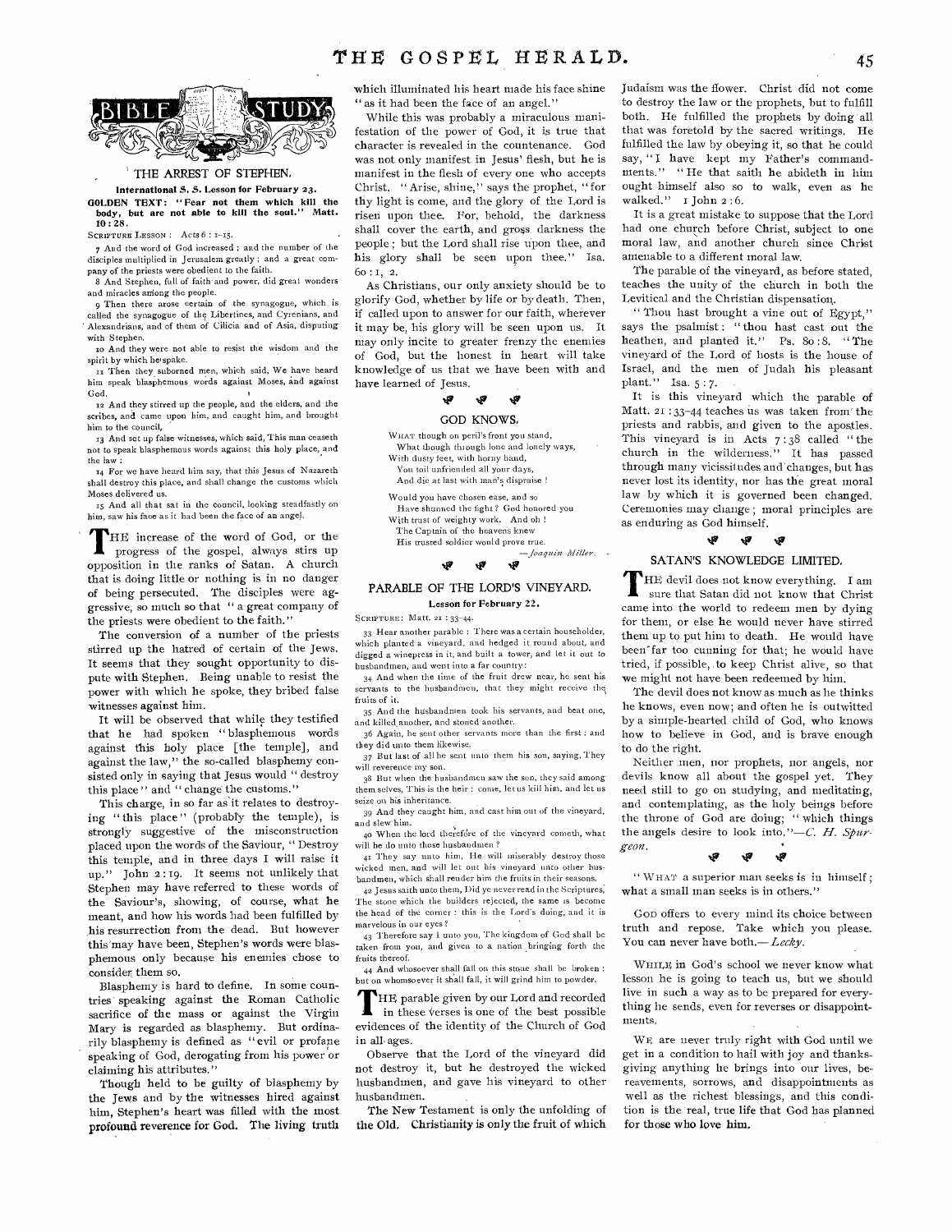#### THIRSTING,

O, every one that thirsteth, come ye to the waters." What a gracious invitation ! how welcome to the thirsty one! How free is the water ! how pure !

When the summer's sun shone hot, how eagerly you have sought the " old oaken bucket" as " dripping with coolness, it rose from the well," and poised on the well-curb you drank its cooling draughts.

Nature invited you to *this* water. But to the " water-of life " God invites you. Will you come? Will you drink? This generous invitation is given to *you.* It is daily given, too. Do you listen for this invitation every morning, noon, and night ? or do you feel that yesterday's draught will do for to-day ? All who fail, fail because they cease to go to the fountain, the well-spring of life, every morning.

In speaking to the Samaritan woman about this water, Jesus said, " If thou knewest the gift pf God, and who it is that saith unto thee, Give me to drink, thou wouldst have asked of him, and he would have given thee living water."

Hear her request, " Give me of this water." This was her heart-cry. But she could receive it only upon one condition, and that was that she give up to the Giver of this living water her sins. This was the price —the gift of God everlasting life—for sins whose wage is everlasting death.

So to-day the eondition is the same for drinking of this water—only one way to do it, *sin muct be relinquished, given up.* Many are trying to drink at the fountain of life while holding on to that abnormal, unnatural thing *—sin.* 

But Jesus pronounced a blessing upon them " which do hunger and thirst after righteousness, for they shall be filled." Precious promise ! You shall be filled if you thirst.

" As the hart panteth 'after the water brooks, so panteth my soul after thee, 0 God." " My soul thirsteth for God, for the living God."

The water brook ! How it leaps over stony ways ! Now it glides through rocky dells, chattering *along* over the stones in the way, it's music, little sharps or flats as it ripples over its gravel bed, and now it tumbles into eddying pools as if to rest before it starts again to join the distant river. Beloved brook ! no wonder the hart pants for thee.

But the " sweet psalmist of Israel" says that just as the hart pants for the water brooks, his soul panted after God. " My soul thirsteth for God, for the living God."

This intense heart-hunger is again uttered in the miserere for his double sin, for he cries, " Purge me with hyssop, and I shall be clean : wash me and I shall be whiter than snow." David knows the need of drinking at the fountain. He agonizes with God to create in him a clean heart. And God did. David knows, too, that he must drink deeply-at the fountain, for without so drinking sinners can not be converted to God ; for after the new heart is given, then can sinners be converted to God.

Do you, like the shepherd psalmist, thirst for the living -water ? Do you desire that *sweet*  peace, the gift of God's love, in order that you may seek and save that which is lost ? Do you long to live the Christ life?

" If, you will help a man, you must go to him from *higher* ground." J. C. BROWER.

#### LEFT UNDONE,

Jr isn't the thing you do, dear ; It's the thing you leave undone Which gives you a bit of heartache At the setting of the sun. The tender word forgotten, The letter you did not write, The flower yoti might have sent, dear, Are your haunting ghosts to-night.

The stone you might have lifted Out of a brother's *way,*  The bit of heartsome counsel You were hurried too much to say ; The *loving* touch of the hand, dear, The gentle and winsome tone That you had no time or thought for,

With trouble enough of your own. For life is all too short, dear, And sorrow is all too great To suffer our slow companion

That tarries until too late : And it's not the thing you do, dear,

It's the thing you leave undone Which gives you a bit of a heartache

At the setting of the sun.

*—Ella Wheeler Wilcox.*  ۰.۶ ي ₩

#### THE LAST WORDS OF IESUS.

**H** OW reverently we listen to the last words of a departing friend. Loved ones linger at the bedside, and catch with eager attention the dying father's final admonition and counsel. Former instructions may pass unheeded and be forgotten, but the farewell words are sacredly cherished. And the dying one, realizing that the sad moment of separation has come, leaves to each one the most important and impressive message of his life.

But the last words of Jesus are to-day almost entirely ignored by his professed followers. Many who claim to love him and his instructions scarcely know what his last words were, or where they are recorded. Perhaps they would search for them in the last chapter of the four Gospels, or in the first chapter of the Acts. But on the last page of the Bible we find these words : " I, Jesus, have sent mine angel to testify unto you these things." So this comes direct from the Master himself.

And what is the burden of the Saviour's last message ? Three times on this last page he speaks of his second coming. In verse 7 he says, "Behold, I come quickly;" in verse 12 he says again, " Behold, I come quickly, and my reward is with me;" and yet again in verse 20 he repeats, " Surely I come quickly." Certainly Jesus desires this great fact to be kept prominently before the mind of his followers. He knows that where this blessed hope is believed and cherished, there will result purity of heart and life, and increased activity in his service. " He that hath this hope in him purifieth himself even as Le is pure." " Exhort one another, and so much the more as ye see the day approaching."

Dear reader, what is your attitude toward this great event? Do you love his appearing? Are you waiting for your returning Lord ? Does this blessed hope comfort you in sorrow, sustain you in trouble, and cheer you in the hour of discouragement? If you love the Lord, will you not cherish the hope of seeing him again ? W. C. WALES.

*iff* 

" NOT myself, but the truth that in life I have spoken ; Not myself, but the seed that in life I have sown, Shall pass on to ages ; all about me forgotten, Save the truths I have spoken, the things I have done,"



GIVE NATURE A CHANCE,

I T is impossible for the brain to do its best work when the digestive powers are abused. Many eat hurriedly of various kinds of food, which set up a war in the stomach, and thus confuse the brain. At meal time cast off care and taxing thought. Do not be hurried, but eat slowly and with cheerfulness, your heart filled with gratitude to God for all His blessings ; and do not engage in brain labor immediately after a meal. Exercise moderately, and give a little time for the stomach to begin its work."

" When the mind or body is taxed heavily after eating, the process of digestion is hindered. The vitality of the system, which is needed to carry on the work in one direction, is called away and set to work in another.'

" The brain nerves which communicate with the entire system are the only medium through which Heaven can communicate with man and affect his inmost life. Whatever disturbs the circulation of the electric currents in the nervous system, lessens the strength of the vital powers, and the result is a deadening of the sensibilities of the mind."

" Nature bears abuse as long as she can without resisting, then she arouses and makes a mighty effort to rid herself of the incumbrances and evil treatment she has suffered. Then come headache, chills, fever, nervousness, paralysis, and other evils too numerous to mention. *"—Iowa Bulletin.* 

#### tag tla کړي

## TRUE TEMPERANCE REFORM,

WRONG eating lays the foundation for nearly all the ills to which human flesh is heir. Most diseases may be traced to the stomach. Much of the ill-temper, despondency, and even insanity is the outgrowth of malnutrition, the beginnings of which may be fairly traced to disordered digestion. Diet reform is steadily pressing its way to the front ass the only real foundation for all substantial and enduring reforms. Every reform that does not include diet reform must sooner or later collapse. Tobacco using, the opium, habit, various drug habits, and cognate vices have their foundation in disorders which originate in flesh meats, pickles, condiments, spices, and rich dishes which appear at every meal upon the table of the average American citizen. True temperance reform must begin at the dinner table.— *Good Health.* 

#### tg %is tly

IN an article on " Gastronomic Morality," in *Success,* Christine Terhune Herrick facetiously remarks : —

" A hostess who would not for a moment think of inviting to her house, at one time, two or three guests who are not on speaking terms, will, with no suspicion of guilt, assemble upon her menu a series of eatables so antagonistic that their first action in the stomach of the unfortunate diner will be to engage in a pitched contest,— a conflict working woe to the helpless possessor of the battle ground."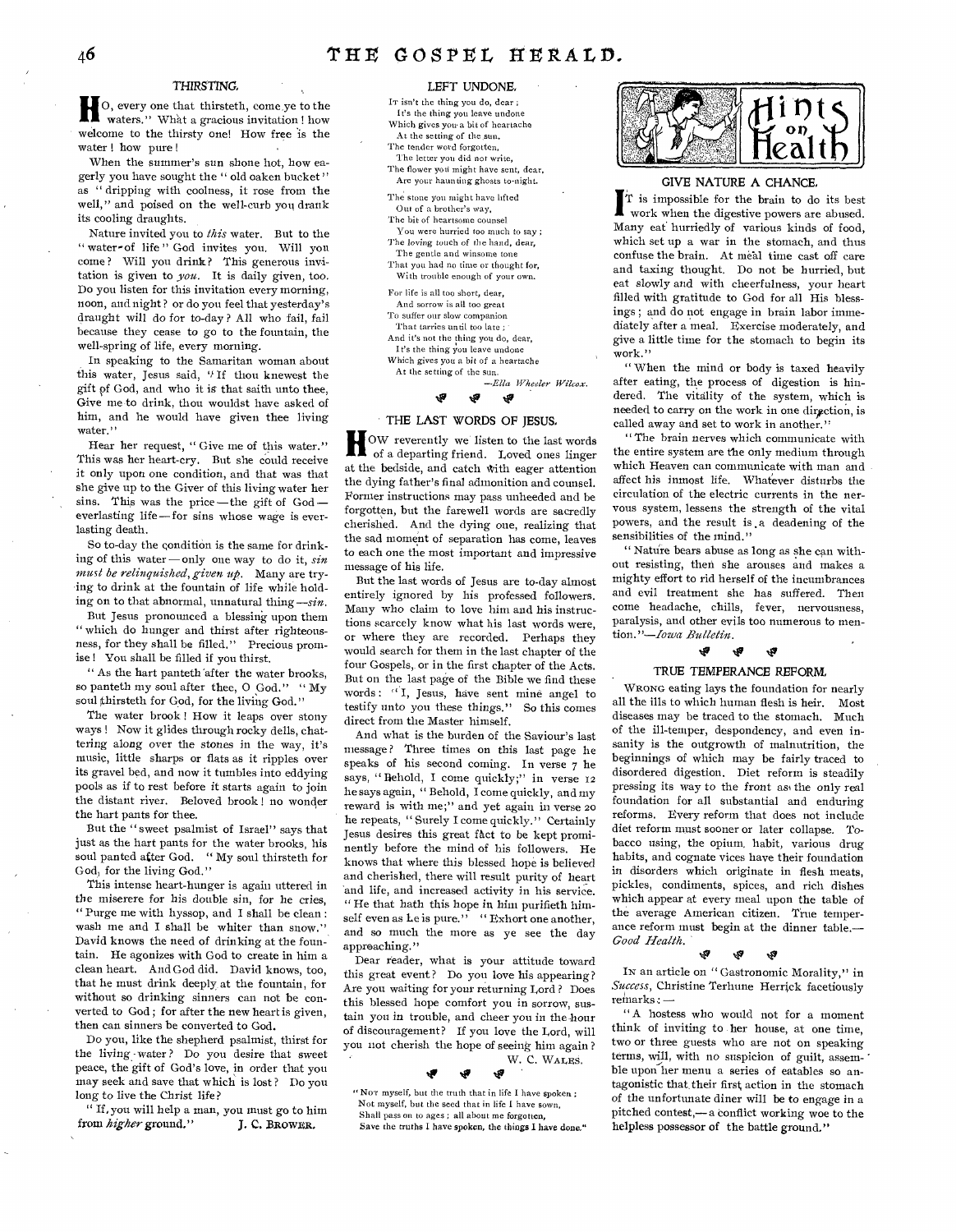## BAD,WEATHER CHRISTIANS,

C OME, Jack," cried Farmer Strong, " it's time for church. We'll put the team to the big buggy, and all ride to-day." It was a stormy, disagreeable morning—wind northeast, cold, sleety rain, roads muddy and rough, clouds dark and heavy overhead—in short, such a day as makes one want to stay indoors and enjoy home comforts.

" Why, pop," answered Jack, "there won't be anybody there to-day. What's the sense in going to church such weather? Neighbor Doolittle isn't hitching up, and he's a good Christian, isn't he ? He's superintendent of Sabbath-school, but you don't catch him taking his horse out such a day as this. Look at it rain ! "

Farmer Strong laughed good-naturedly. " Well, Jack, my boy, we won't mind Brother Doolittle. We'll set him a good example. We're bad-weather Christians, you know."

" Bad-weather Christians !" exclaimed Jack. " I suppose they are the kind that go to church, rain or shine. Then Mr. Doolittle must be one of the fair-weatherers.' Don't fair-weather Christians go to heaven?"

Sure they do, Jack ; but you see it's like this : When they get to heaven, they are so weak they can't climb the stairs that lead up to the great white throne, where the Saviour is, and Moses and Elijah and Daniel and Paul and all the great and good men, who have gone on before. They are so weak that Gabriel has to ring up the ambulance and send them off to the hospital, where they are doctored and plastered up and provided with additional backbone. Why, Jack ! sometimes it takes a thousand years to get them into shape for enjoying heaven."

"Pop," put in Jack, "how do you know that? "

" Why, my boy, it's reason. Common sense tells us so. It wouldn't do at all to let these fair-weather saints go immediately into the presence of the King. They couldn't stand it. A man who serves the Lord only in fair weather, when it's nice and pleasant, would have a terrible time up there serving the Lord day and night forever, as the Bible says we're going to do. Suppose the Lord should send him on a mission of love, perhaps to some faroff region of heaven. Why, he wouldn't be able to go ; or if he should start off, he'd get discouraged and give it up, and the interests of heaven would suffer. Jack, how do you think such a saint would appear when he got back to the throne and the Lord should ask him how he liked his work ?"

"I don't know, pop. I'm afraid he'd have to hang his head and look simple. Probably he'd say to the Lord : 'Lord, that was too big a job for me. Can't you give me something easy to do? I believe I could do better if you wouldn't expect so much of me.' "

" And I imagine," continued Farmer Strong, " that the Lord would answer : Why, my child, what did you do all the time you were on the earth? I gave you seventy years to get ready for heaven. I gave you sunshine to gladden your heart and brighten your life. I gave you also cloud and storm that you might grow strong and rugged and stalwart. What did you do with all those rainy Sabbaths ? I sent them for your blessing. Had you been faithful to me in stormy as well as in pleasant weather, you would not now be standing before me whimpering and trembling, crying for some easy task to do. You would have found that the very facing of the storm, the assembling of yourselves together for worship in spite of difficulties, the being true to me when it was hard and disagreeable,—all this would have added such strength to your life that heaven's tasks would now be your delight and joy. There are no easy tasks in heaven. In heaven men must be god-like, strong as the angels to do my will, mighty as archangels to fulfill my missions of love and kindness.'

" So you see, Jack," continued Farmer Strong, " that it wouldn't do to let fair-weather saints enter immediately into the presence of the King. They must first be sent to the hospital where they are braced up and new backbones put into them, and there they stay until they are in shape to stand before the Lord,' and strong enough to do his will. It's a bard job, no doubt, to fix up some of these easy-going, pleasant-weather Christians, but 'with God all things are possible,' so we will hope the best for them."

On the way to church, Jack sat with his father on the front seat, and ma and Sally and the baby sat behind under the big umbrella. All were happy, Bundled up well, the •ride wasn't so bad after all.

" There's one other thing about this business, my boy," said Fanner Strong. "Sometimes, on earth as well as in heaven, we are given hard jobs to do. Trial hours, testing times, are the lot of all. Some don't stand them worth a cent. Any little offense, disappointment, or hardship discourages them. The world, not heaven only, needs strong, robust Christians, who can be depended on when God has hard work for us to do. I tell you, Jack, it does us good to get out and do our duty on such a day as this. I can feel the strength coming into me now, and all our lives will be better and braver and stronger for our being faithful to the Lord and his church to-day. This isn't much ; but when life's heavier storms beat against us, we'll have strength to stand true." *—A. T Cartland, in the Michigan Christian Advocate.* 

#### .<br>الأب **W**  $\sqrt{3}$

#### GOD'S WITNESSES,

**G** OD is revealed in history and in prophecy. In prophecy he reveals by word and symbol himself and the future, which he works out despite sin. In history the same word and symbol is developed in deed and monument, in man and nation, in movements and changes, in some form or way ever revealing the working of God.

Prophecy and history are two agreeing witnesses which God gives to the truthfulness of his word,---two witnesses between which there can be no collusion. The former is written beforehand with the pen of Inspiration; " declaring the end from the beginning, and from ancient times the things that are not yet done, saying, My counsel shall stand, and I will do all my pleasure." Isa. 46:10. The latter,—history,worked out despite sin, and corruption, and the efforts of Satan, through the overruling of God, writes again in after years, centuries, ages, the things which prophecy recorded.

M. C. WiLcox.



" ON the 26th of February, 1891, the British government caused the census of India to be taken, and in less than twenty-four hours—in fact, in about twelve hours  $-$  its  $287,000,000$ people were all enrolled. What a testimony to the power of organized effort ! How long do you think it would take to reach every soul with the gospel if the people of God were to make it the foremost business of their lives?"— *Dr. A. J. Gordon.* 

#### **SP** وي

THE Panama route for the ship canals across the isthmus of Panama, is favored instead of the Nicaragua route, since the French stockholders have offered to sell their interest in that undertaking to the United States for \$40,000,000. *CurrentLiterature,* in an editorial, says this offer will make this the cheapest of the various schemes considered. The physical advantages of this route consist in " a saving of 134 miles over the Nicaragua route, the passage being only 49 against 183 miles ; a saving in time of transit, because it would have only 12 against 33 locks in the other ; and a saving in curvature, the Panama route being moredirect than the other. Eventually the Panama route could be made a sea-level canal, which would not be possible with the Nicaragua route; while the annual cost of maintenance and operation has been estimated to be \$1,300,000 less for the Panama canal than for its rival. From every practical and business point of view the Panama route seems the more desirable." Besides, the Panama canal is already partly built.

#### لګ لكير

A LONDON dispatch of February  $8$  says :  $-$ 

" A letter was recently found in Pretoria, addressed by .Transvaal State Secretary Reitz, at President Kruger's request, when war became inevitable, to certain members of the Volksraad (Congress), whose determination was doubted. This letter advised them that if they entered into the war at all it should be with a stout resolution to see it through, as it would last ten years.

" The letter stated that the officials of the republics did not hope to defeat England in the field, but their plans and resources would enable them to wear England out in that' decade.

" The prediction has particularly ominous significance just now, in view of the discouraging dispatches this week from the Pretoria correspondent of the *Times,* who reflects Kitchener's views. These dispatches warn the government that the war can not be ended by the blockhouse system in the face of an enemy as mobile as the Boers are. Provisioning and garrisoning the blockhouses is straining the British transport and relief resources to the breaking point, although it is admitted that Hottentots are being largely employed in connection with the blockhouse system.

" The waste of the army from disease in January, the worst month for enteric fever, include ten officers and 526 men dead, It officers and 144 men killed in action, the total casualties being 87 officers and 2,663 men."